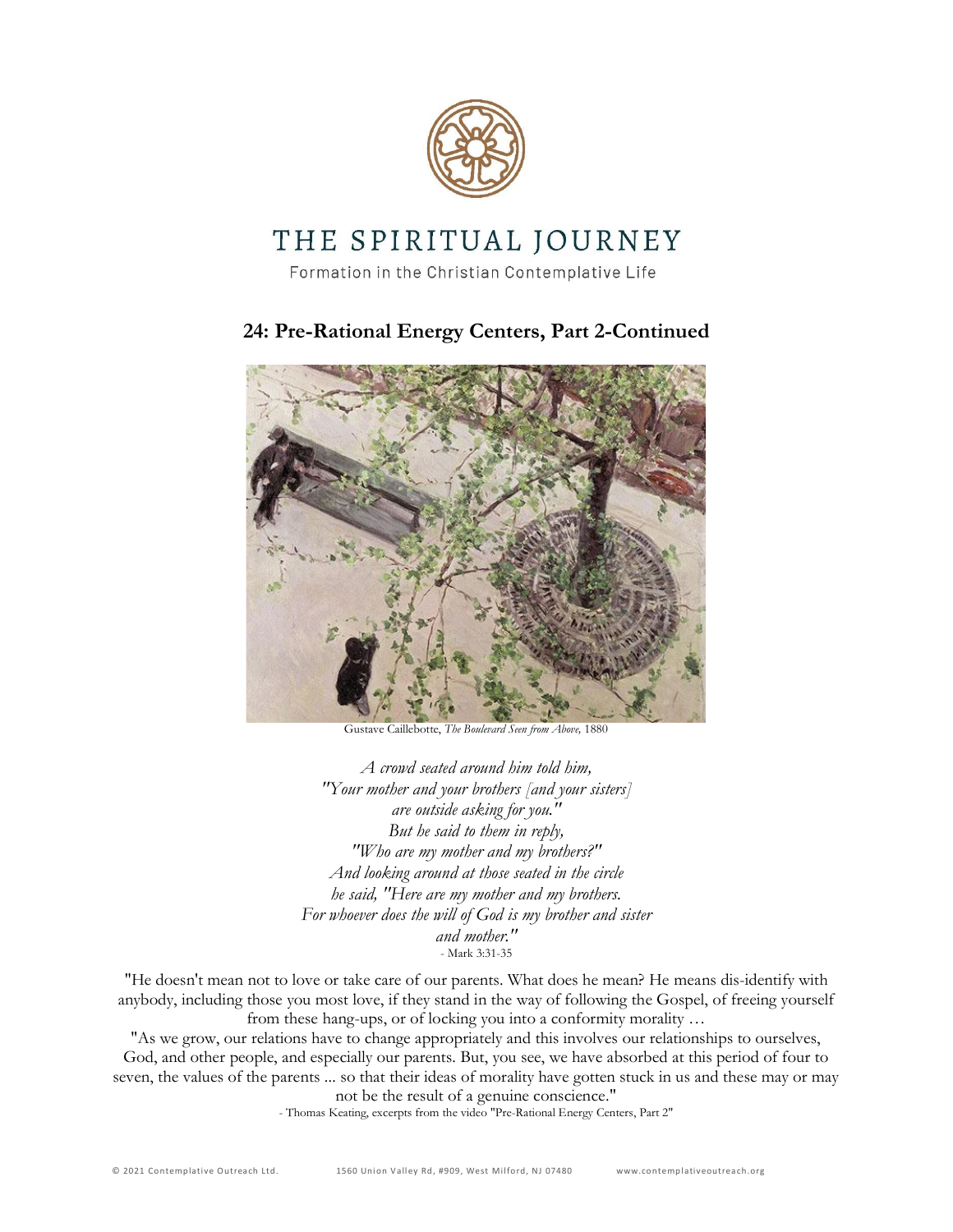In *Awakenings*, Fr. Thomas states, "The sayings of Jesus are designed to move people to question their unquestioned values so that they can be open to the radical program for change that he offers. We do not normally enjoy change; even a change for the better is threatening. It is easier to stick with the value system that we have absorbed from our parents, education, ethnic group, nation and religious education. Jesus regularly invited his hearers to question their value system. …

"One well-known person who carried out this wisdom saying was Francis of Assisi. He came from a fine home; his father was a successful businessman and highly respected in the community. Like most parents, he thought it would be nice if his children would marry someone chosen by their parents, have a good income, home, children, take care of them in their old age, bury them, and lovingly remember them. These were normal human expectations of the time. Unfortunately, they become institutionalized over a long period of time, and come to be considered as the supreme values. Then when anyone hesitated about any part of the expected scenario, the resistance … was enormous.

"When we are called, as Jesus is implying, to a higher set of values that involves the service not just of our immediate family, but of a broader scope, … then these unquestioned values stand in the way. ... If the accepted values oppose or prevent us from growing beyond them, we must ... launch out into the unknown. We must be ready to renounce the values we have interiorized. …

"When Francis left home and possessions, his father felt insulted, hurt and rejected. … Because it is so difficult to distinguish human loyalty from the higher loyalty of God's call, the agonizing moments of this period of our conversion require us to sit down and figure out what this choice is going to cost. Then we will not be surprised when those we love accuse us of disregarding their love for us. …

"What Jesus is teaching is the inward freedom from over-identification that prevents human growth. It is not a denial of what we owe in gratitude to our parents, but the freedom to go beyond their particular worldview.

- Thomas Keating, *Awakenings*

#### **A Meditation**

"We can see that when we look on ourselves, our contradictory selves, in the light of Real Conscience as it comes through, then we can simply see the various contradictions, as we are seen from above. So, we can get an idea of how we are looked on by what is highest in us. … and for a moment we can see, without any emotion, how we have been, this is what Real Conscience is. It is a light shed on our Being which simply reveals things as they are and enables us to see many things together and just see how it is, how we are. … What we know as acquired conscience has been laid down in us by imitating and by some things we were taught. … Real Conscience is when … you have an inkling of how you would appear from above – when you see as you are known. This is the Conscience that will tell you when you are working for self or for the sake of good, or for one's aim, or to go on this journey inwards to get nearer to what is real."

- Beryl Pogson, "The Light of Conscience," *Brighton Work Talks*